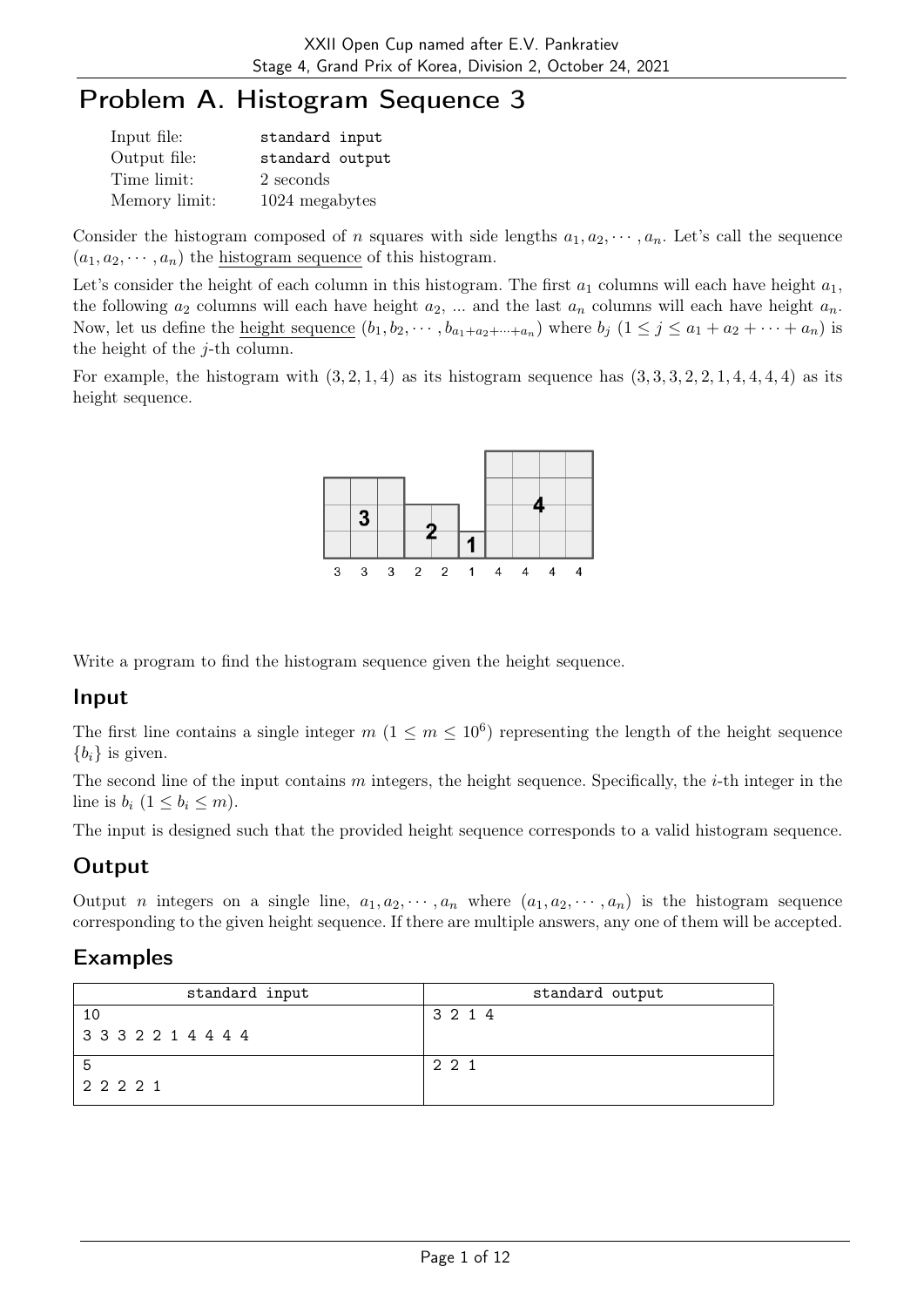## Problem B. Automatic Sprayer 2

| Input file:   | standard input  |
|---------------|-----------------|
| Output file:  | standard output |
| Time limit:   | 2 seconds       |
| Memory limit: | 1024 megabytes  |

A farm is divided into  $n \times n$  unit squares of n rows and n columns. Let's define  $(i, j)$  as the unit square in the *i*-th row and the *j*-th column  $(1 \le i \le n, 1 \le j \le n)$ .

The distance between two squares  $(i_1, j_1)$  and  $(i_2, j_2)$  is defined to be  $d((i_1, j_1), (i_2, j_2)) = |i_1 - i_2| + |j_1 - j_2|$ , the Manhattan distance between those two squares.

There are automatic sprayers on this farm that spray fertilizer solution or herbicide so that the owner can produce grain efficiently.

Each sprayer lies entirely in a unit square. The sprayer in  $(x, y)$  sprays  $A_{x,y}$  liters of solution to all unit squares.  $A_{x,y}$  can be any nonnegative integer.

The energy required for the sprayer in  $(x, y)$  to spray solution to  $(i, j)$  is exactly  $d((x, y), (i, j)) \times A_{x,y}$ . For each square  $(i, j)$ , we compute  $E_{i,j}$ , the sum of energies needed for all sprayers to spray the square  $(i, j).$ 

Given the matrix  $E$ , write a program that generates any possible matrix  $A$  that corresponds to matrix  $E$ . E will be given such that there exists such a matrix A of nonnegative integers whose sum is at most  $10^{12}$ .

#### Input

The first line contains a single positive integer  $n (2 \le n \le 1000)$ .

The next n lines each contain n integers. The j-th  $(1 \le j \le n)$  integer in the i-th  $(1 \le i \le n)$  line is  $E_{i,j}$  $(0 \le E_{i,j} \le 10^{16}).$ 

The input is designed such that a matrix A consisting of only non-negative integers whose sum is at most  $10^{12}$  exists which can yield E.

### **Output**

Output n lines, each containing n integers. The y-th  $(1 \le y \le n)$  integer in the x-th  $(1 \le x \le n)$  line should be  $A_{x,y}$ .

| standard input    | standard output    |
|-------------------|--------------------|
| 5                 | 00000              |
| 4 3 2 3 4         | 00000              |
| 3 2 1 2 3         | 0 0 1 0 0          |
| 2 1 0 1 2         | 00000              |
| 3 2 1 2 3         | $0000$<br>$\Omega$ |
| 4 3 2 3 4         |                    |
| 6                 | 004000             |
| 43 34 25 24 33 42 | 000000             |
| 42 33 24 23 32 41 | 000000             |
| 41 32 23 22 31 40 | 000000             |
| 40 31 22 21 30 39 | 000500             |
| 39 30 21 20 29 38 | 000000             |
| 48 39 30 29 38 47 |                    |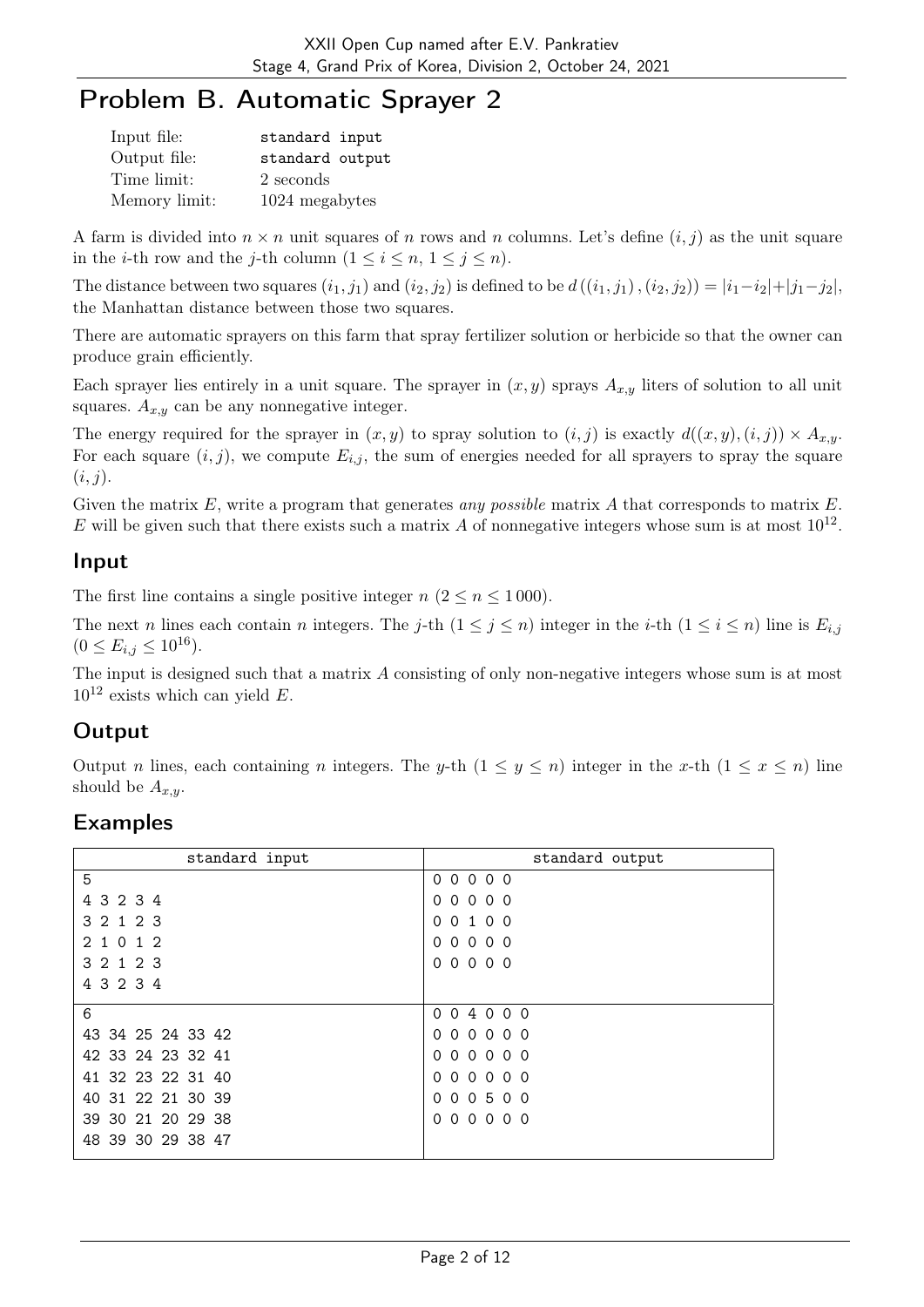# Problem C. Beautiful Numbers

| Input file:   | standard input  |
|---------------|-----------------|
| Output file:  | standard output |
| Time limit:   | 1 second        |
| Memory limit: | 512 megabytes   |

Byteazar calls the positive integer beautiful if the sum of its digits is equal to 10. Byteazar got  $n$  cards, each card containing one digit between 1 and 9, inclusively, on the face.

Count the maximal number of the beautiful numbers that can be built from the given cards simultaneously, i.e. that any card can be used in no more than one integer.

For example, if we have the cards with digits 1,9,9,7,9,3, we can build two beautiful numbers: first with the digits 1 and 9 and second with the digits 7 and 3. From cards 1,1,1,1,1,1,1,1,1,2,8 we can build only one beautiful number (use 8 and 2, or two ones and 8, or eight ones and 2). From the set of cards 4, 5, 7 we cannot build any beautiful number.

### Input

First line of the input contains one integer  $n (1 \le n \le 100)$  — number of cards. Second line contains n integers  $a_i$  ( $1 \le a_i \le 9$ ) — the numbers that are written on the faces of the cards.

### **Output**

Print one integer — the maximal number of the beautiful numbers that Byteazar can build simultaneously from the given cards.

| standard input        | standard output |
|-----------------------|-----------------|
| 6                     | റ               |
| 199793                |                 |
| 11                    |                 |
| 1 1 1 1 1 1 1 1 1 2 8 |                 |
| -3                    |                 |
| 457                   |                 |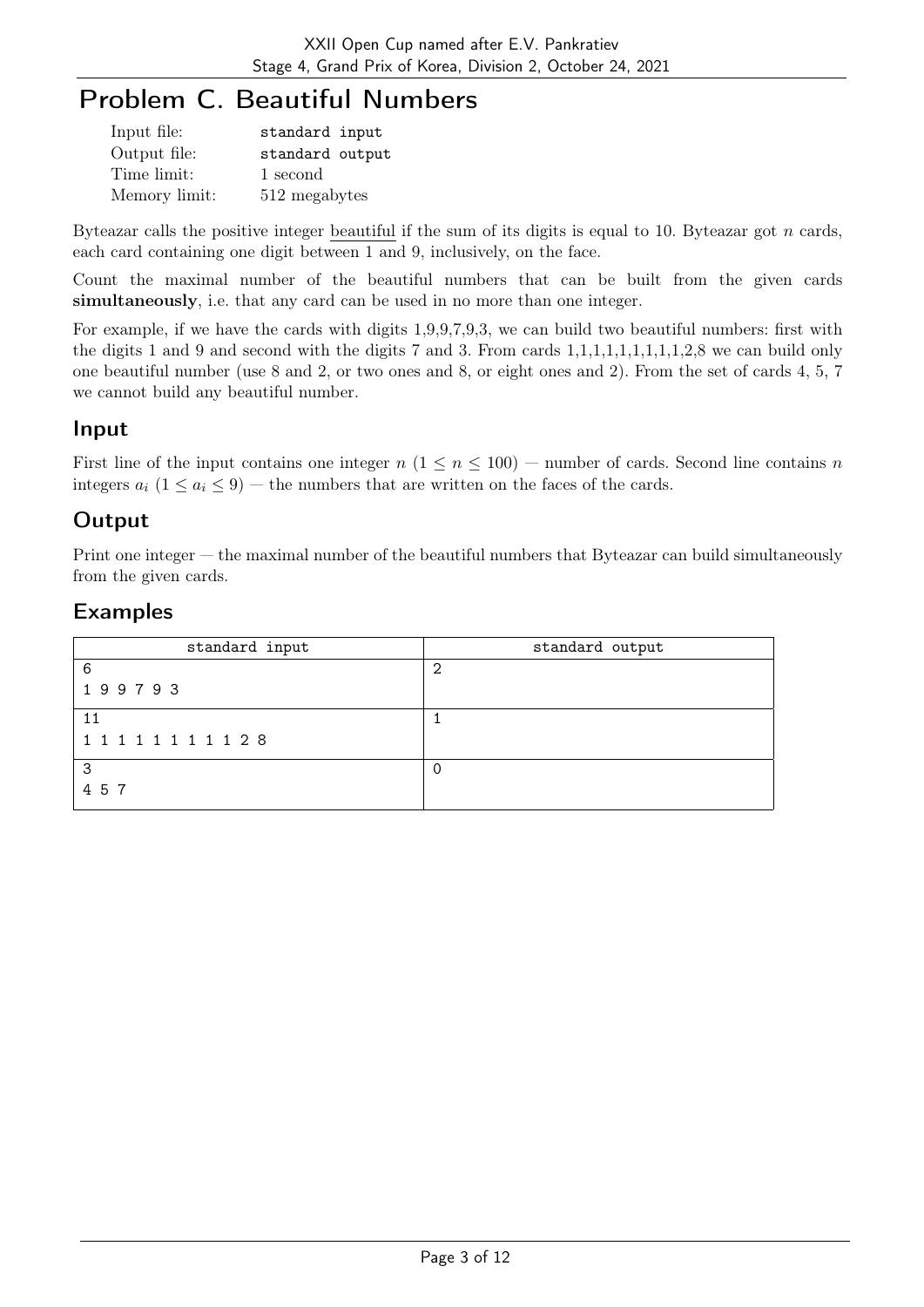# Problem D. Equivalent Pipelines

| Input file:   | standard input  |
|---------------|-----------------|
| Output file:  | standard output |
| Time limit:   | 3 seconds       |
| Memory limit: | 1024 megabytes  |

You are planning to construct a water pipeline network, connecting n buildings in KAIST. Due to budget problems, you can only use  $n - 1$  pipes. Each pipe is undirected and connects two different buildings, and all n buildings must be pairwise connected through some sequence of pipes. These pipes form a network.

As a careful planner, you designed d different networks and want to compare them. One can describe each pipe in the network with a durability, which is a single positive integer. Given a network  $T$ , define the vulnerability  $v_T(i, j)$  of two distinct buildings i and j to be the minimum durability of a pipe whose removal separates buildings i and j. In other words,  $v_T(i, j)$  is the minimum durability over all pipes on the path connecting  $i$  to  $j$ .

If two networks  $T_1$  and  $T_2$  satisfy  $v_{T_1}(i,j) = v_{T_2}(i,j)$  for all  $1 \leq i \leq j \leq n$ , we say  $T_1$  and  $T_2$  are equivalent. To filter out unnecessary plans, group the d designs up to equivalency.

### Input

The first line contains two integers d and  $n (d \geq 1, n \geq 2, d \cdot n \leq 500000)$ , separated by a space.

From the second line, the descriptions for the d designs are given. Each design is described over  $n-1$ lines, each line consisting of three integers a, b and  $c$   $(1 \le a, b \le n, a \ne b, 1 \le c \le 10^9)$ , indicating there is a pipe connecting buildings  $a$  and  $b$  directly, whose durability is equal to  $c$ .

### Output

Output d integers in a line. For  $1 \leq i \leq d$ , the *i*-th number should be the minimum index j, where the *j*-th network in the input is equivalent to the *i*-th network in the input.

| standard input | standard output |
|----------------|-----------------|
| 3 <sub>3</sub> | 113             |
| 121            |                 |
| 131            |                 |
| 121            |                 |
| 2 3 1          |                 |
| 121            |                 |
| 2 3 2          |                 |
| 3 4            | 121             |
| 122            |                 |
| 2 3 1          |                 |
| 3 4 2          |                 |
| 1 3 2          |                 |
| 2 4 2          |                 |
| 2 3 1          |                 |
| 122            |                 |
| 131            |                 |
| 3 4 2          |                 |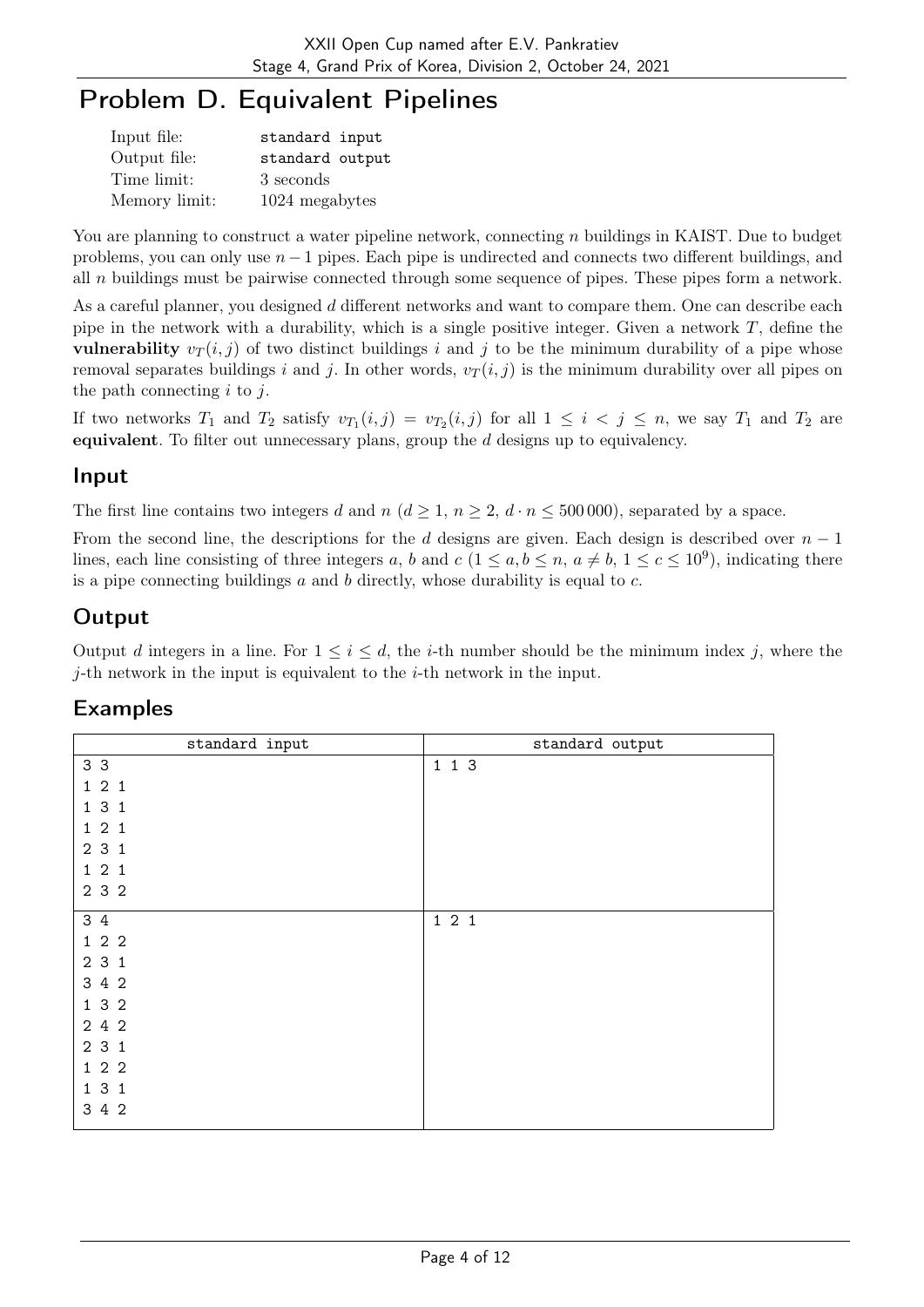## Problem E. Flowerbed Redecoration

| Input file:   | standard input  |
|---------------|-----------------|
| Output file:  | standard output |
| Time limit:   | 1 second        |
| Memory limit: | 1024 megabytes  |

Joon-Pyo decorated a flowerbed in front of his home. The flowerbed is in the shape of an  $n \times m$  grid, and one flower is planted in each cell. There are 26 colors, one corresponding to each uppercase letter from A to Z. Suddenly, he wanted to redecorate the flowerbed.



The flowerbed is too large to adjust the flowers one by one. He rented some equipment that can lift and rotate a square plot of land with a side length of d. He planned the construction in the following order, expecting the flowerbed to be properly redecorated.

- 1. Place the equipment so that exactly the flowers in the first d rows and the first d columns are inside.
- 2. Rotate the  $d \times d$  square inside the equipment 90 $\degree$  clockwise. If this square contains flowers from the last d rows and the last d columns, then the construction is finished. Otherwise, if this square does not contain flowers in the last  $d$  columns, move the equipment  $x$  squares to the right. Otherwise, move the equipment down by  $y$  squares and all the way to the left so it contains flowers from the first d columns.
- 3. Repeat step 2 until construction is finished.

Note that the equipment will never go out of the flowerbed, as  $x, y$ , and  $d$  are carefully determined before construction begins.

He cannot start construction without knowing the outcome. Write a program that outputs the result.

### Input

On the first line, five integers n, m, y, x, and d are given.  $(1 \leq n \times m \leq 10^6, 1 \leq y \leq n, 1 \leq x \leq m,$  $1 \leq d \leq \min(n, m), n \equiv d \pmod{y}, m \equiv d \pmod{x}.$ 

Each of the next n lines contains exactly  $m$  uppercase letters, the current flowerbed.

### **Output**

Output  $n$  lines, each containing  $m$  uppercase letters, the flowerbed after the planned construction.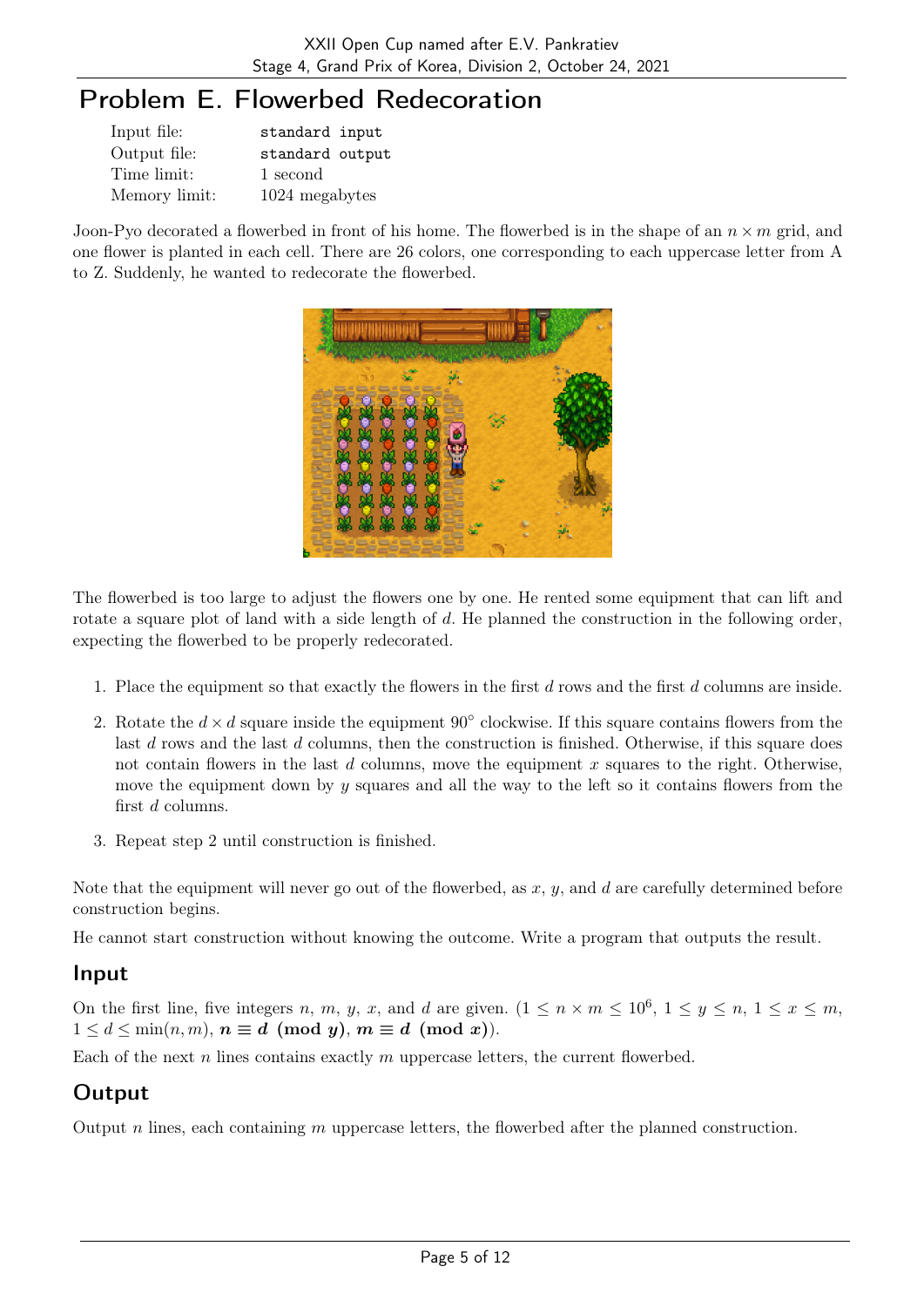| standard input | standard output |
|----------------|-----------------|
| 4 4 1 1 2      | BAAA            |
| AAAA           | ABBB            |
| <b>BBBB</b>    | BAAA            |
| AAAA           | <b>BBBA</b>     |
| <b>BBBB</b>    |                 |
| 6 5 1 2 3      | <b>PYRBR</b>    |
| <b>RBRCY</b>   | CRCBB           |
| <b>YBPBR</b>   | PPBPY           |
| PBRCY          | <b>CRCYB</b>    |
| <b>CYPBR</b>   | <b>YRBCY</b>    |
| PBRCY          | <b>PYRBR</b>    |
| <b>CYPBR</b>   |                 |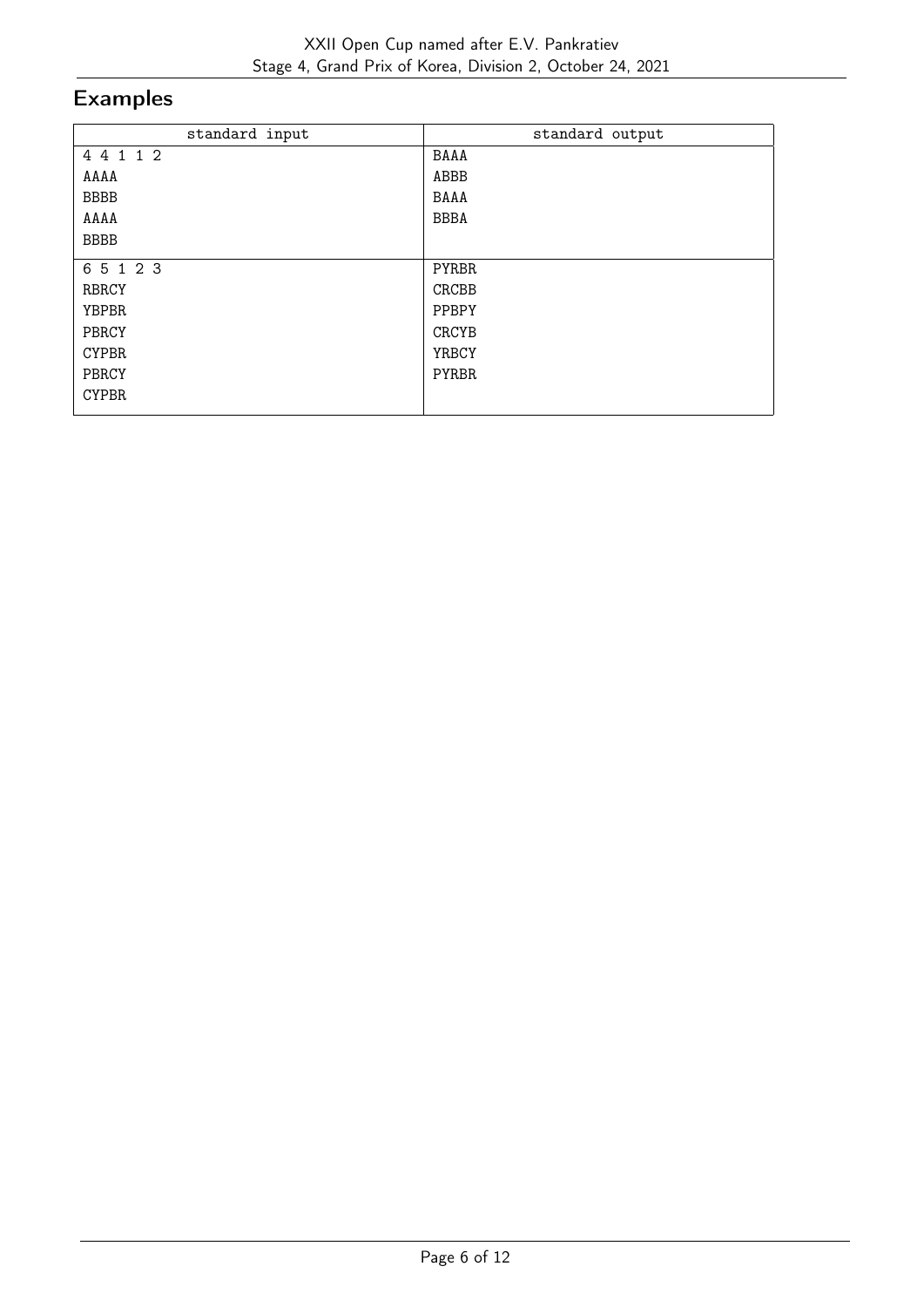## Problem F. Inspection

| Input file:   | standard input  |
|---------------|-----------------|
| Output file:  | standard output |
| Time limit:   | 1 second        |
| Memory limit: | 512 megabytes   |

There are n cities in Byteland and  $n - 1$  bidirectional highways connecting those cities such as each highway connects exactly two distinct cities and that it is possible to travel between any two cities using one or several highways. For each highway, its length  $l_i$  is known.

Byteazar is the road inspector. He plans to check all highways in the country. Byteazar is very experienced, so she can inspect the highway just by visiting any of the two cities connected by that highway. Of course, Byteazar moves between cities using the highway network.

Byteazar starts in city 1. Calculate the minimum summary distance for Byteazar to check all the highways in the Byteland.

#### Input

The first line of the input contains one integer  $n (2 \le n \le 20)$ . i-th of the following  $n-1$  lines contains three integers  $a_i$ ,  $b_i$  and  $l_i$  – the cities connected by *i*-th highway and length of this highway, respectively.

### Output

Print one integer — minimal movement distance for Byteasar to check all highways.

| standard input | standard output |
|----------------|-----------------|
| 7              | 16              |
| 3 1 6          |                 |
| 3 4 3          |                 |
| 4 5 4          |                 |
| 3 6 4          |                 |
| 6 7 4          |                 |
| 6 2 9          |                 |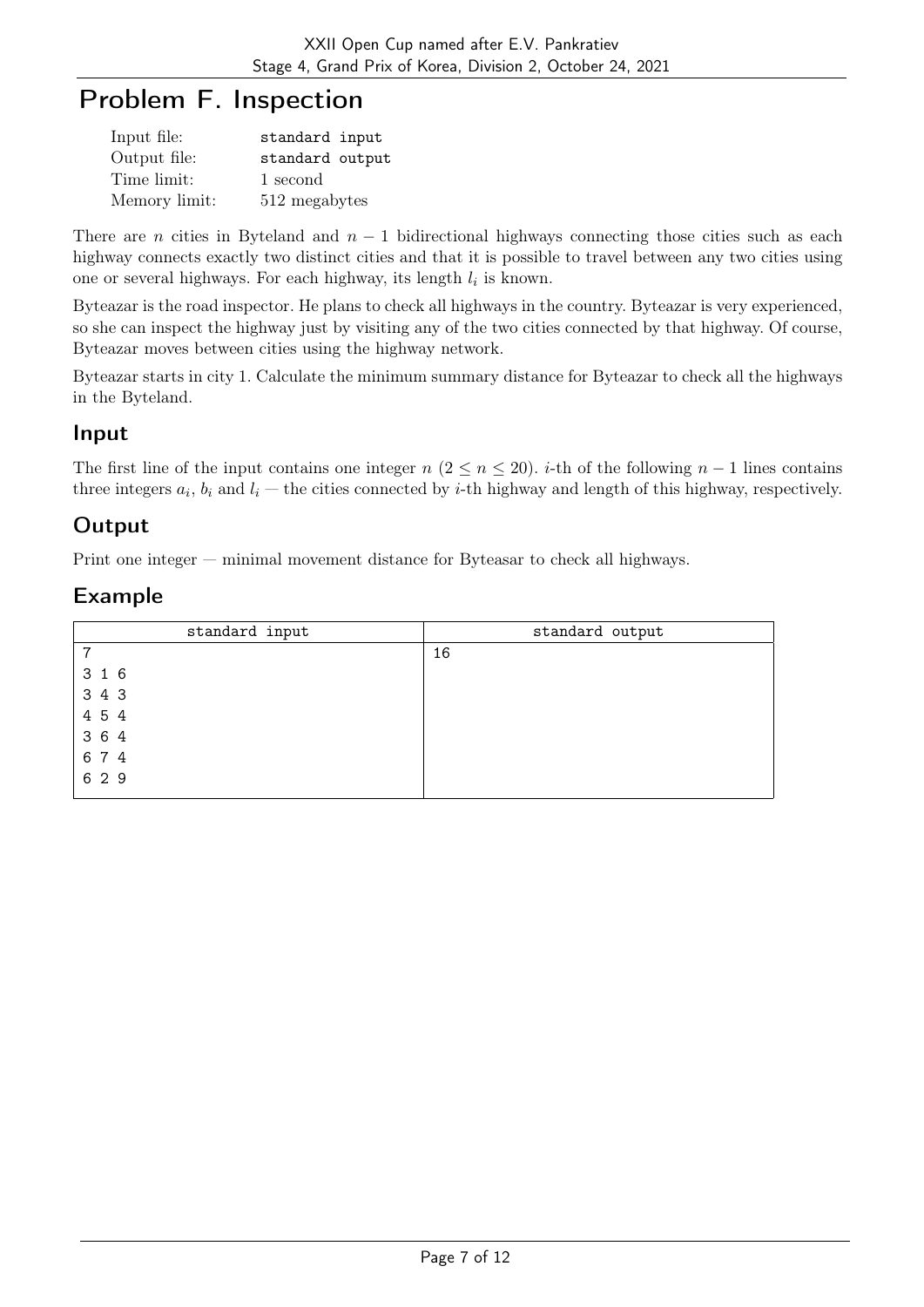# Problem G. Or Machine

| Input file:   | standard input  |
|---------------|-----------------|
| Output file:  | standard output |
| Time limit:   | 4 seconds       |
| Memory limit: | 1024 megabytes  |

We are developing the Or Machine, a computer heavily optimized solely for one kind of operation: the  $\vert$ = operator in  $C++$ 's term.

The Or Machine has n registers, each containing a nonnegative integer less than  $2<sup>8</sup>$ . We label them  $x_1, x_2, \dots, x_n$ . A program is represented by a list of l operations. Each operation is represented by a pair of integers  $(a, b)$ , meaning that the machine should update  $x_a$  with the bitwise OR of  $x_a$ 's and  $x_b$ 's values.

The Or Machine takes a program, the initial values of the registers, and a positive integer  $t$ . When run, the program performs each operation in the program one by one. When the last operation is performed, it goes back to the first operation and repeats the process. The machine stops after performing exactly  $t$ operations.

We want our machine to be much faster than general-purpose computers, and hardware optimization is probably not enough. Can you help us with some software optimization?

### Input

The first line contains three integers, n, l, and  $t$   $(1 \le n, l \le 2^{18}, 1 \le t \le 10^{18})$ . l is the length of the program.

The program is given on the next l lines. Each line contains two integers a and  $b$  ( $1 \le a, b \le n$ ) representing the pair of registers that participate in the given operation.

The final line contains *n* integers, the initial values of the registers  $x_1, \dots, x_n$   $(0 \le x_i < 2^8)$ .

### **Output**

Output *n* integers on a single line, the values of the registers  $x_1, \dots, x_n$  after *t* operations.

| standard input | standard output |
|----------------|-----------------|
| 5 4 5          | 15 7 5 3 10     |
| 1 <sub>2</sub> |                 |
| 2 3            |                 |
| 24             |                 |
| 4 4            |                 |
| 8 0 5 3 10     |                 |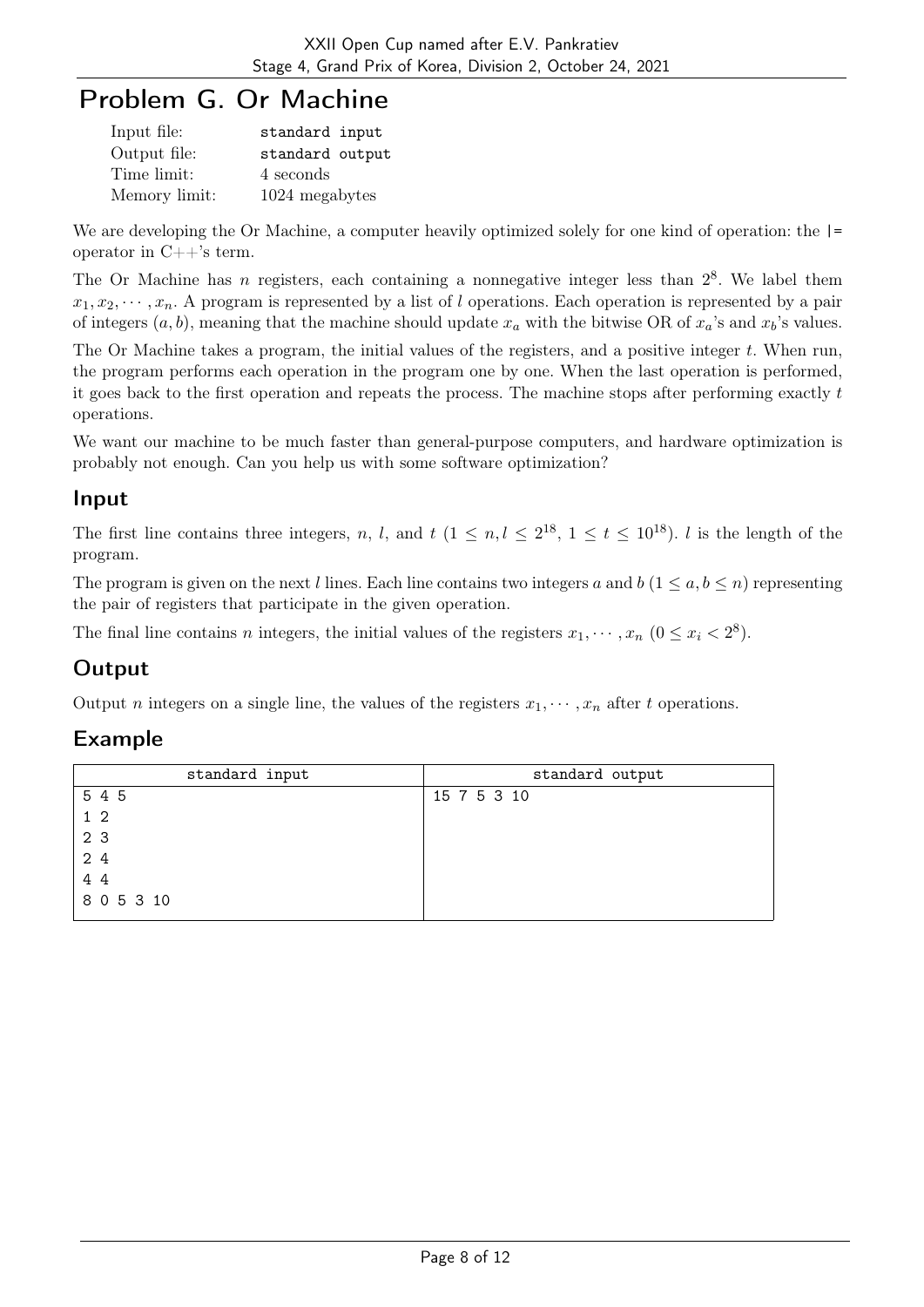## Problem H. Periodic Ruler

| Input file:   | standard input  |
|---------------|-----------------|
| Output file:  | standard output |
| Time limit:   | 2 seconds       |
| Memory limit: | 1024 megabytes  |

Hitagi has a ruler of infinite length. It has a mark on every integer, where the mark on integer i has color  $c_i$ . Each color is represented by an integer from 1 to 100.

She noticed that the ruler's color pattern repeats with a period of t. The period t is defined by the **smallest** positive integer that satisfies  $c_i = c_{i+t}$  for all integers *i*.

Hitagi told Koyomi the colors of  $n$  marks of her choice. Koyomi wants to find all positive integers that cannot be a period of the ruler, regardless of the colors of unchosen marks. Write a program to find all such numbers, and output their count and sum.

### Input

The first line contains a single integer  $n$   $(1 \le n \le 50)$ .

The following *n* lines each contain two integers  $x_i$  ( $|x_i| \le 10^9$ ) and  $a_i$  ( $1 \le a_i \le 100$ ). This indicates that the integer  $x_i$  is marked with the color  $a_i$ .

If  $i \neq j$ , then  $x_i \neq x_j$ .

### **Output**

Output two integers on one line. The first integer is the number of positive integers that cannot be the period of the ruler. The second integer is their sum.

| standard input        | standard output |
|-----------------------|-----------------|
| 3                     | 2 3             |
| $-1$ 1                |                 |
| 1 <sub>2</sub>        |                 |
| 2 <sub>1</sub>        |                 |
| 5                     | 4 14            |
| $1\quad1$             |                 |
| 2 <sub>1</sub>        |                 |
| 3 <sub>1</sub>        |                 |
| $4\overline{ }$<br>-1 |                 |
| 5 <sub>1</sub>        |                 |
|                       |                 |
| $\mathbf{1}$          | $0\quad 0$      |
| 1000000000 100        |                 |
|                       |                 |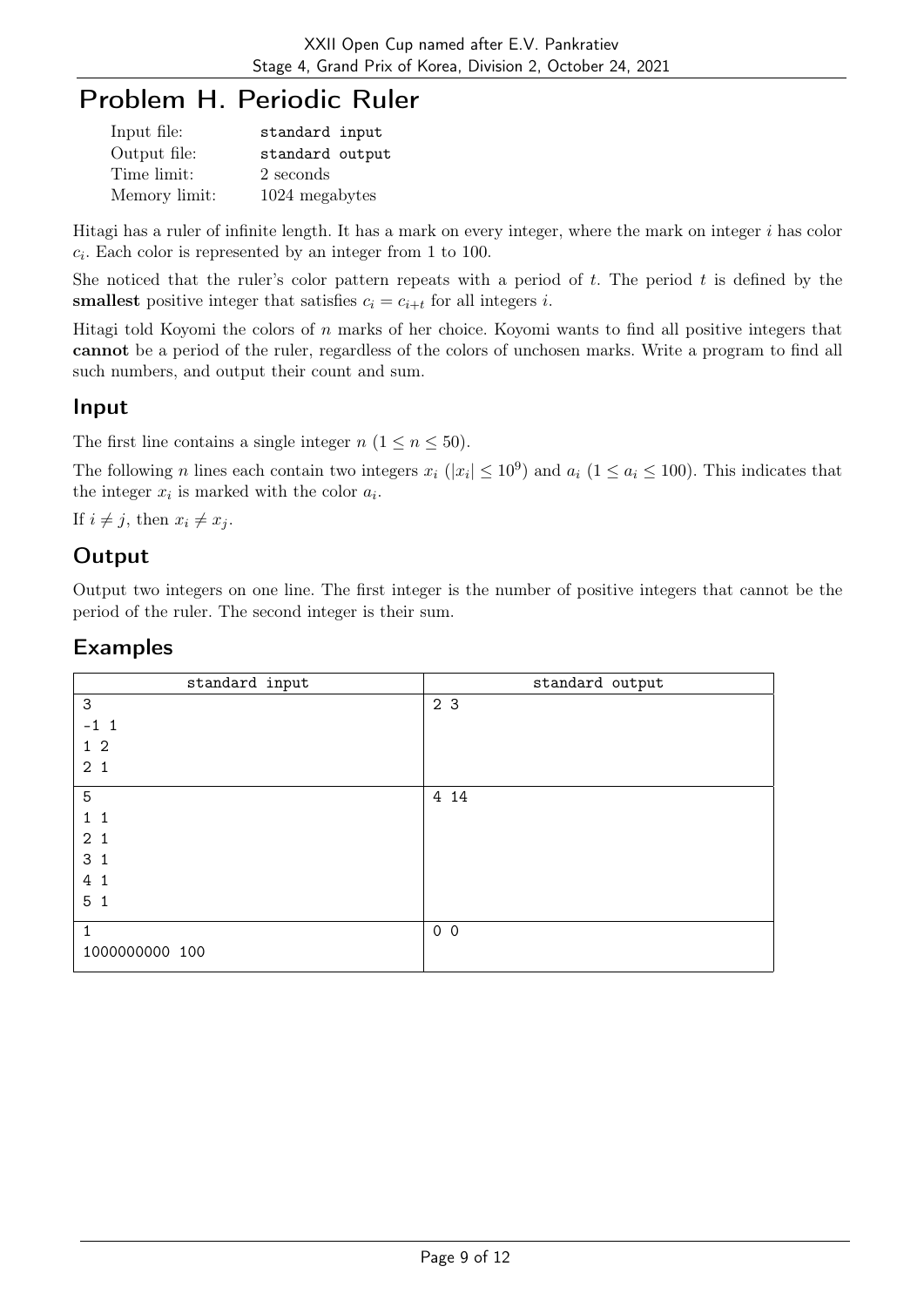# Problem I. Cities Solitaire

| Input file:   | standard input  |
|---------------|-----------------|
| Output file:  | standard output |
| Time limit:   | 1 second        |
| Memory limit: | 512 megabytes   |

Bytica is playing the solitaire game based on the well-known Cities game.

In the solitaire version, you have the list of  $n$  city names, and your goal is to arrange them in sequence such as for any  $1 \le i \le n$  the last letter of *i*-th word is the first letter of  $i + 1$ -st word, and the last letter of the n-th word is the first letter of the first word.

Given the list of city names, prepared by Bytica, check if she can reach the goal of the solitaire game.

### Input

The first line of the input contains one integer  $n (1 \le n \le 10^4)$  – the number of cities in the list. Each of the following n lines contains one city name – the non-empty string  $s_i$ , composed from lowercase English letters  $(1 \leq |s_i| \leq 30)$ .

### **Output**

Print "YES" if Bytica can reach the goal of the game, or "NO" otherwise.

| standard input | standard output |
|----------------|-----------------|
| 4              | <b>YES</b>      |
| kyiv           |                 |
| ${\tt minsk}$  |                 |
| vinnytsia      |                 |
| amsterdam      |                 |
| 3              | NO              |
| paris          |                 |
| stockholm      |                 |
| miami          |                 |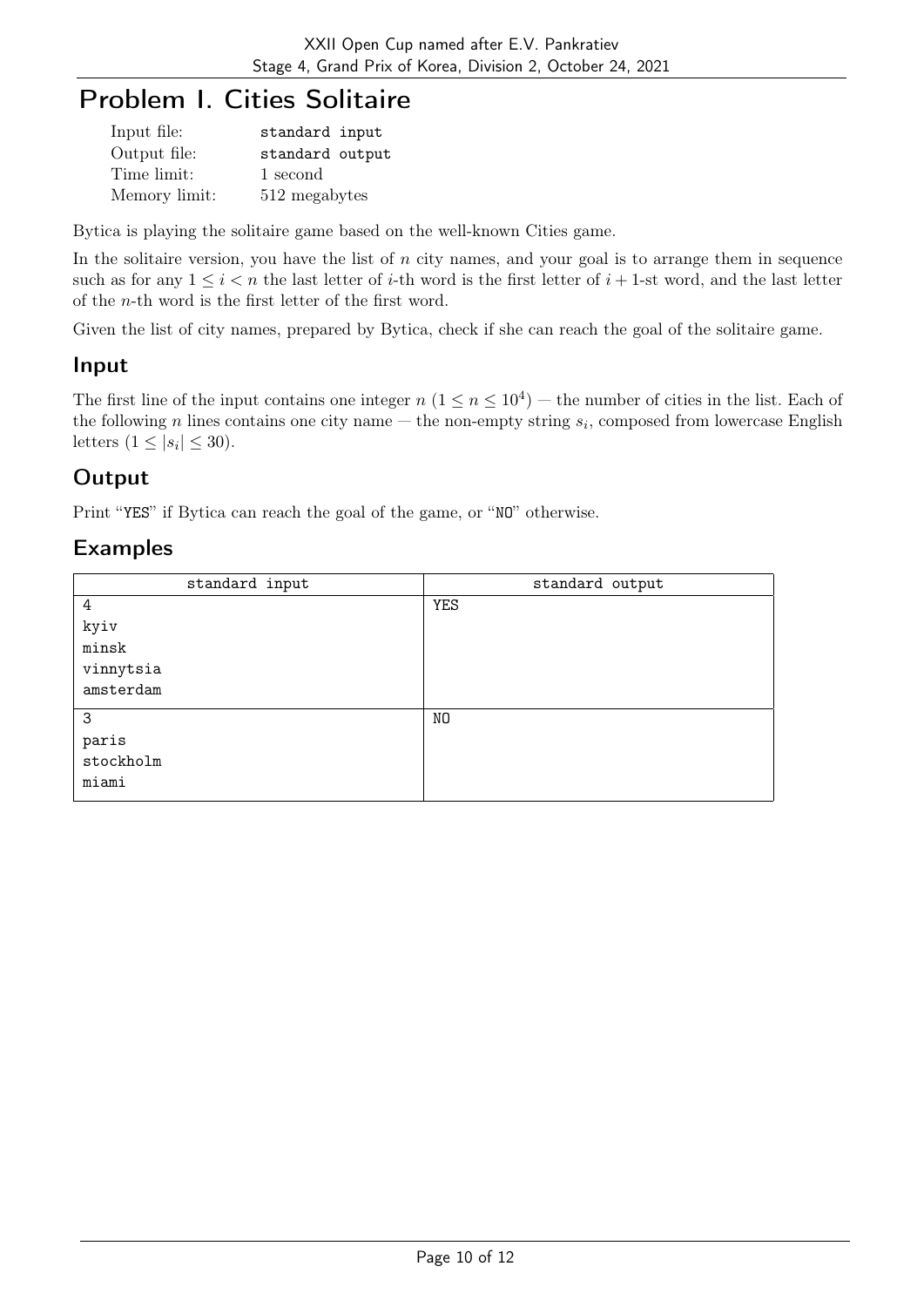## Problem J. Three Competitions

| Input file:   | standard input  |
|---------------|-----------------|
| Output file:  | standard output |
| Time limit:   | 5 seconds       |
| Memory limit: | 1024 megabytes  |

Last month, n people participated in three competitions. The people are labeled with distinct integers from 1 to n. In each competition, the people were sorted by performance and got ranked from 1 to n. The lower the rank, the better the player. There were no ties in any of the rankings.

Today, instead of n people participating at once, two people compete head-to-head. The winner of the match is the person who wins at least two out of three competitions. The winner then proceeds to compete with another person. This turned out to be quite interesting: even if a person a cannot directly win against another person b, it's possible that another person c wins against b and then a wins against c. That way, we can say that  $\alpha$  "indirectly" wins against  $\beta$ . It's also possible that two people can indirectly win against each other!

Formally, a person a is said to **directly win against** another person b if a has a lower rank than b in at least two competitions. Also,  $a$  is said to **indirectly win against**  $b$  if there exists a sequence of people  $p_1, p_2, \dots, p_k$   $(k \ge 2)$  such that  $p_i$  directly wins against  $p_{i+1}$  for all  $i = 1, \dots, k-1$ ,  $p_1 = a$  and  $p_k = b$ .

Given the ranks of the people in each competition, answer q questions asking whether person  $\alpha$  indirectly wins against another person  $b$ .

### Input

The first line contains a single integer  $n (2 \le n \le 2 \cdot 10^5)$ , the number of people.

Each of the next  $n$  lines contains three integers, which represent the ranks of each person in each of the three competitions, in order from person 1 to person n. For each competition, each integer rank from 1 to n appears exactly once.

The next line contains a single integer  $q$   $(1 \leq q \leq 2 \cdot 10^5)$ , the number of questions.

Each of the next q lines contains two integers a and b  $(1 \le a, b \le n, a \ne b)$ , asking whether person a indirectly wins against person b.

## Output

Output Q lines. The *i*-th line should be either YES or NO. If person a indirectly wins against person  $b$ , output YES, otherwise output NO.

## Example

| standard input | standard output |
|----------------|-----------------|
| 4              | <b>YES</b>      |
| 2 4 3          | <b>YES</b>      |
| 3 1 4          | NO              |
| 4 3 2          |                 |
| 121            |                 |
| 3              |                 |
| 1 <sub>2</sub> |                 |
| 2 <sub>1</sub> |                 |
| 3 4            |                 |

### **Note**

Person 1 directly (and indirectly) wins against 2. Person 2 doesn't directly win against 1, but 2 directly wins against 3 and 3 directly wins against 1, so 2 indirectly wins against 1.